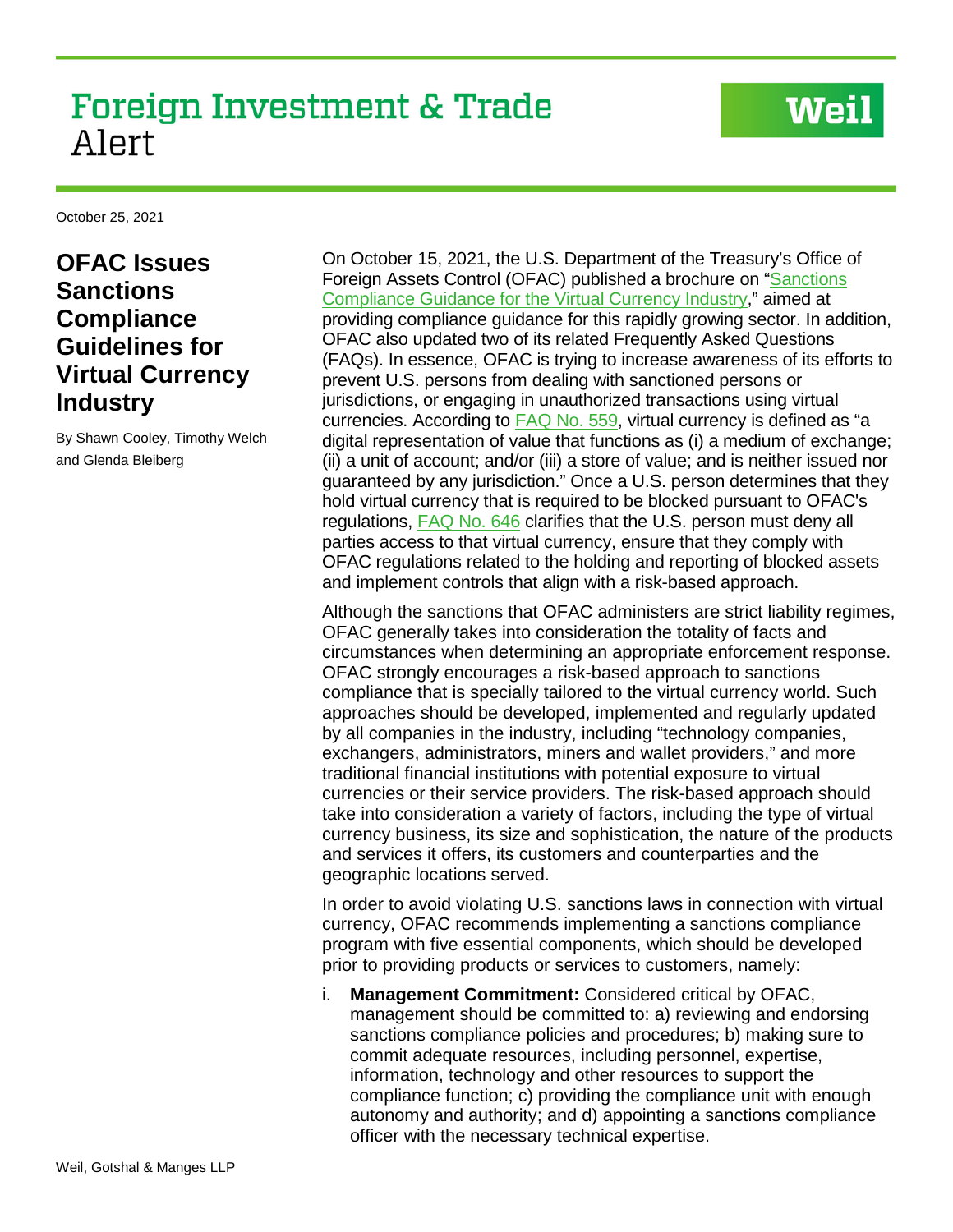- ii. **Risk Assessment:** The sanctions compliance risk assessment should entail an overall review of the company in order to assess touchpoints with foreign jurisdictions or persons and mitigate the risk of any exposure to sanctions. A tailored risk assessment should consider a company's customer or client base, products, services, supply chain, counterparties, transactions and geographic locations and may entail the assessment of the compliance procedures of counterparties and business partners.
- iii. **Internal Controls:** In order to identify and prevent sanctioned individuals or IP addresses located in sanctioned jurisdictions from using a company's website/platform for illegal activities, OFAC specifically recommends the use of "geolocation tools" and IP address blocking controls. Further, analytical tools can be used to identify IP misattribution that may result from the use of virtual private networks (VPNs). OFAC stresses the need to include, as part of the sanctions compliance program, the review of all available information that a virtual currency company may collect on particular transactions in sanctioned jurisdictions, either coming from customers or counterparties, e-mail addresses, invoices or from other sources (irrespective of why it was collected). Internal controls should also include:
	- The implementation of Know Your Customers (KYC) procedures: As part of the information regularly gathered from onboarding and during the life cycle of the costumer relationship, companies should keep IP addresses associated with transactions and logins, bank information, relevant government documents and information on residency/where the entity does business. Additional due diligence may be required for higher risk customers. Information gathered in the context of compliance with anti-money laundering laws may also be useful to assess and mitigate risk.
	- Transaction monitoring and investigation: Transaction monitoring and investigation software can help identify transactions involving virtual currency addresses or other identifying information of sanctioned individual or entities, and to block transactions with such individuals or entities. The tool may also be used to review historical information linked to such addresses and information in order to assess risk exposure and flag potential weaknesses of the compliance program. OFAC has included virtual currency addresses connected to sanctioned individuals/entities in the Specially Designated Nationals And Blocked Persons (SDNs) List. The listed virtual currency addresses may help identify other virtual currency addresses that may be associated with SDNs. (*e.g.*, virtual currency addresses sharing a wallet, which may indicate that the non-listed address is also linked to a blocked person). Virtual currency companies may consider conducting a historical look back at transactions following OFAC's list of a virtual currency address in order to identify other connections to the listed address.
	- Sanctions screening: Suggested to be an essential part of the internal controls, screening may include geolocation tools and more. Among the best practices related to screening are the following: screening at onboarding; screening transactions to flag virtual addresses, including wallets and IP addresses and other relevant information regarding sanctioned persons of jurisdictions; and continuing sanctions screening and risk-based re-screening to cover updates in OFAC's lists and other regulatory changes.
	- Implementation of remedial measures: OFAC encourages virtual currency companies to implement remedial measures immediately once an issue/weakness with the compliance internal controls has been identified (including a potential sanctions violation). This may be considered a mitigating factor in an enforcement proceeding. Among the examples of remedial measures provided by OFAC are: employing IP address blocking and e-mail restrictions for sanctioned jurisdictions; using a key word list of sanctioned jurisdictions that includes cities and regions while conducting KYC screening; implementing retroactive batch screening of all users; hiring additional compliance employees and a dedicated chief compliance officer; and instituting OFAC compliance training for employees.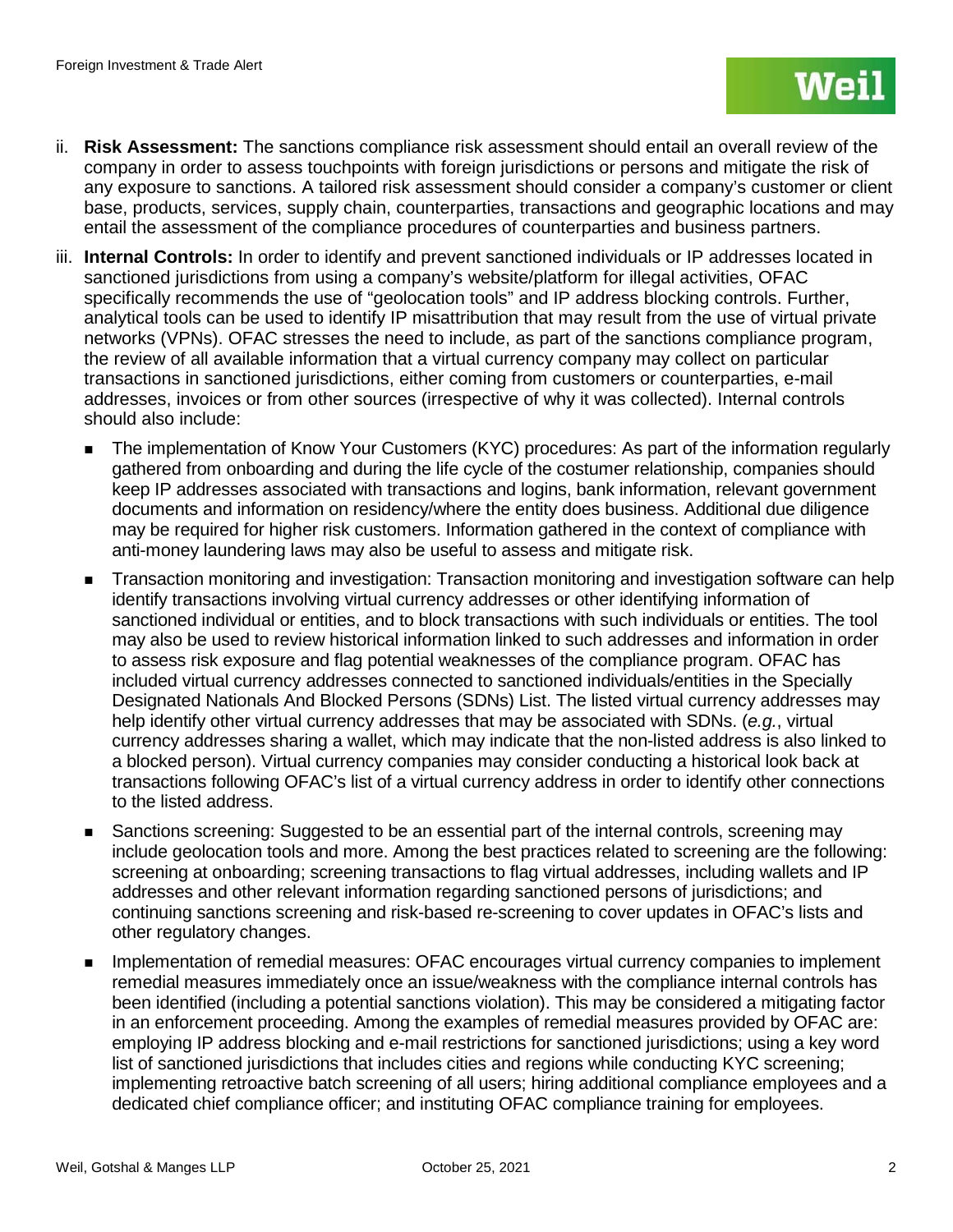- Red flags: OFAC also recommends checking transactions and users for red flags that may indicate a sanctions nexus. Example of red flags include the submission of inaccurate or incomplete customer identification or KYC information when trying to open an account; attempting to access a virtual currency exchange from an IP address or VPN linked to a sanctioned jurisdiction; refusal to provide updated customer identification, KYC information, or additional transaction information; attempting to transact with a virtual currency address linked to a blocked person or sanctioned jurisdiction; and red flags suggesting anti-money laundering violations or other illegal activity.
- iv. **Testing and Auditing:** In order to make sure that the compliance program is working effectively, companies should include comprehensive and independent testing or audits that would flag any issues with the program's performance or any need for updating due to changes in the risk assessment or sanctions framework. Virtual currency companies should ensure that their internal controls are working effectively in identifying transactions that need further review; flagging sanctioned jurisdictions and blocking users in sanctioned jurisdictions from accessing products or services from the company; and enabling the reporting to OFAC of blocked property and rejected transactions. The use of external and internal audits of the compliance program depends on the size or sophistication of a company.
- v. **Training:** Periodic sanctions training, including job-specific knowledge and skills, should be provided to all relevant employees, and the training should take into account updates to sanctions programs as well as the new and emerging technologies in the virtual currency industry. The scope of the sanctions training depends on the size, sophistication and risk exposure of the company. At a minimum, training should be provided once a year and employees should be held responsible for completing the required training.

## **Key Takeaways:**

OFAC's guidance and updated FAQs are in response to a dramatic rise in the use of virtual currencies and their potential for causing or facilitating illegal activities, including sanctions violations. Noncompliance with sanctions can result in significant criminal and civil penalties, as well as commercial and reputational damage. OFAC's guidance underscores for virtual currency companies the importance of instituting and maintaining robust sanctions policies and practices, both to promote compliance and as a mitigating factor in the event of noncompliance. This guidance also should be considered in conjunction with OFAC's [Updated Advisory on Potential Sanctions Risks for Facilitating Ransomware Payments](https://home.treasury.gov/system/files/126/ofac_ransomware_advisory.pdf) issued on September 21, 2021, in which it strongly opposes ransom payments and provides guidance on the sanctions risks associated with making ransomware payments, which tend to be in virtual currencies.

**\* \* \***